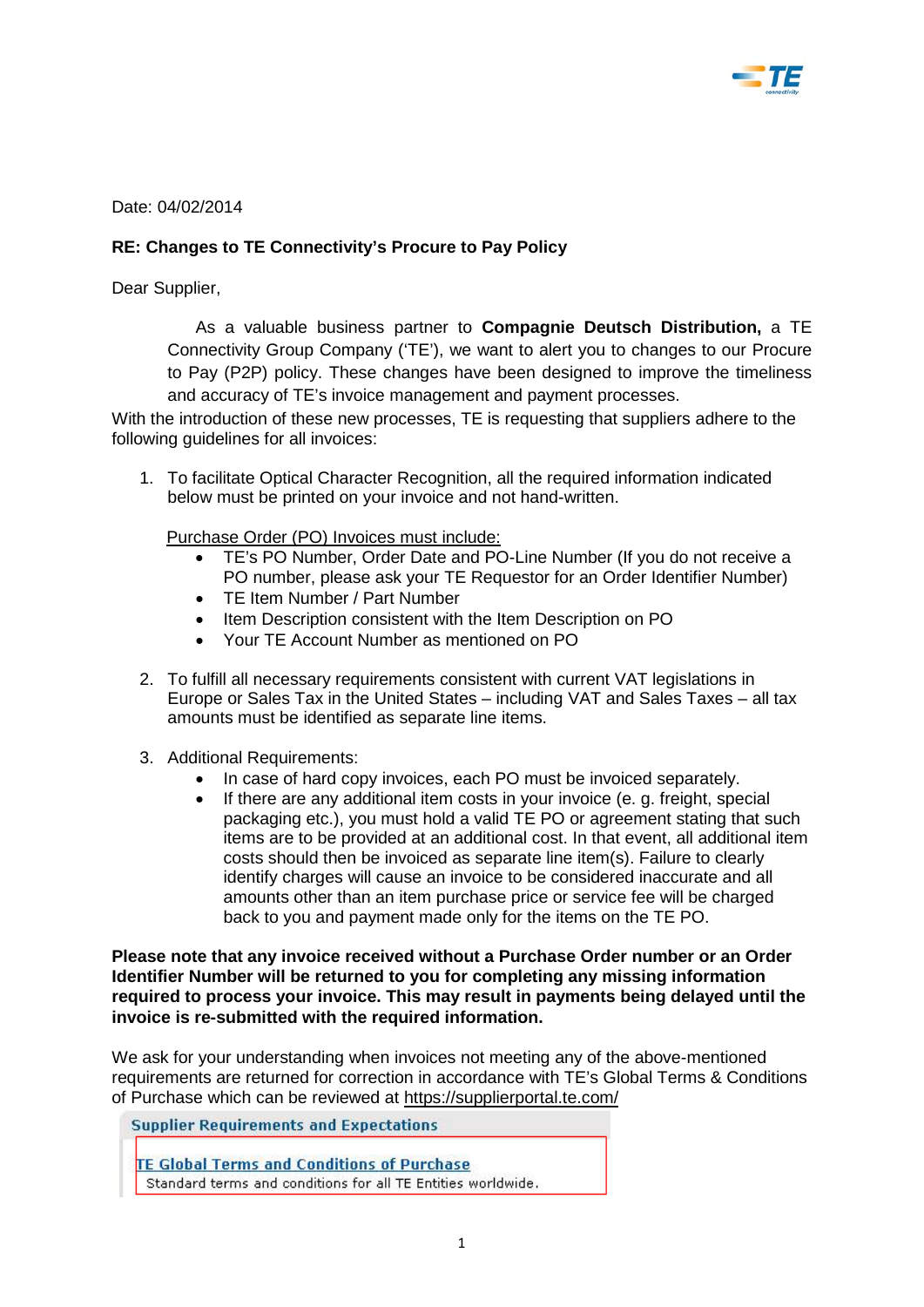

Furthermore, in line with our Terms & Conditions, the base-line date for commencing payment date computation, including early payment discounts, will begin from the date when the correctly completed invoice is actually received by TE. If the TE goods received date is after the invoice received date, then the later date will be the base-line date.

Further requirements regarding invoicing are as follows:

• The invoices must be **issued** on the following business address:

Billing Address: **Compagnie Deutsch Distribution** Aeroparc Saint Martin 12 Rue de Caulet 31 027 Toulouse France VAT ID n° FR90444638035

• All hard copy invoices must be **sent** to the following address: Mailing address: **Tyco Electronics France SAS** c/o Tyco Electronics Simel SAS

Accounts Payable – FSSC 1,rue Paul Martin 21220 Gevrey-Chambertin France

- Preferred option is to provide invoices in **PDF format**
- All invoices in PDF format must be sent to the following e-mail address: [invoice.3012@te.com](mailto:invoice.3012@te.com)

**NOTE – Only one Invoice per one PDF is allowed. E-mail may contain multiply PDF attachments** 

- The invoices should be sent only in one chosen format PDF or Original paper Hard copy
- Fax copies will no longer be accepted.

You can check the status of your invoice on TE's Supplier Portal [https://supplierportal.te.com.](https://supplierportal.te.com/)

Invoice status inquiry could additionally be directed to **email id: [apdepartment.fr@te.com](mailto:apdepartment.fr@te.com)** (preferred method) or to any of the telephone numbers mentioned below:

| Country            | Tel. Number    | Country     | Tel. Number     |
|--------------------|----------------|-------------|-----------------|
| <b>Belgium</b>     | +32 16351080   | Switzerland | +41 714470999   |
| Germany            | +49 896089688  | UK          | +44 1793572442  |
| <b>Netherlands</b> | +31 736246333  | <b>USA</b>  | +1 7179867653   |
| Czech              | +420541162303  | Spain       | +34 932910606   |
| Hungary            | +36 33 540 523 | France      | +33 1 3420 8993 |